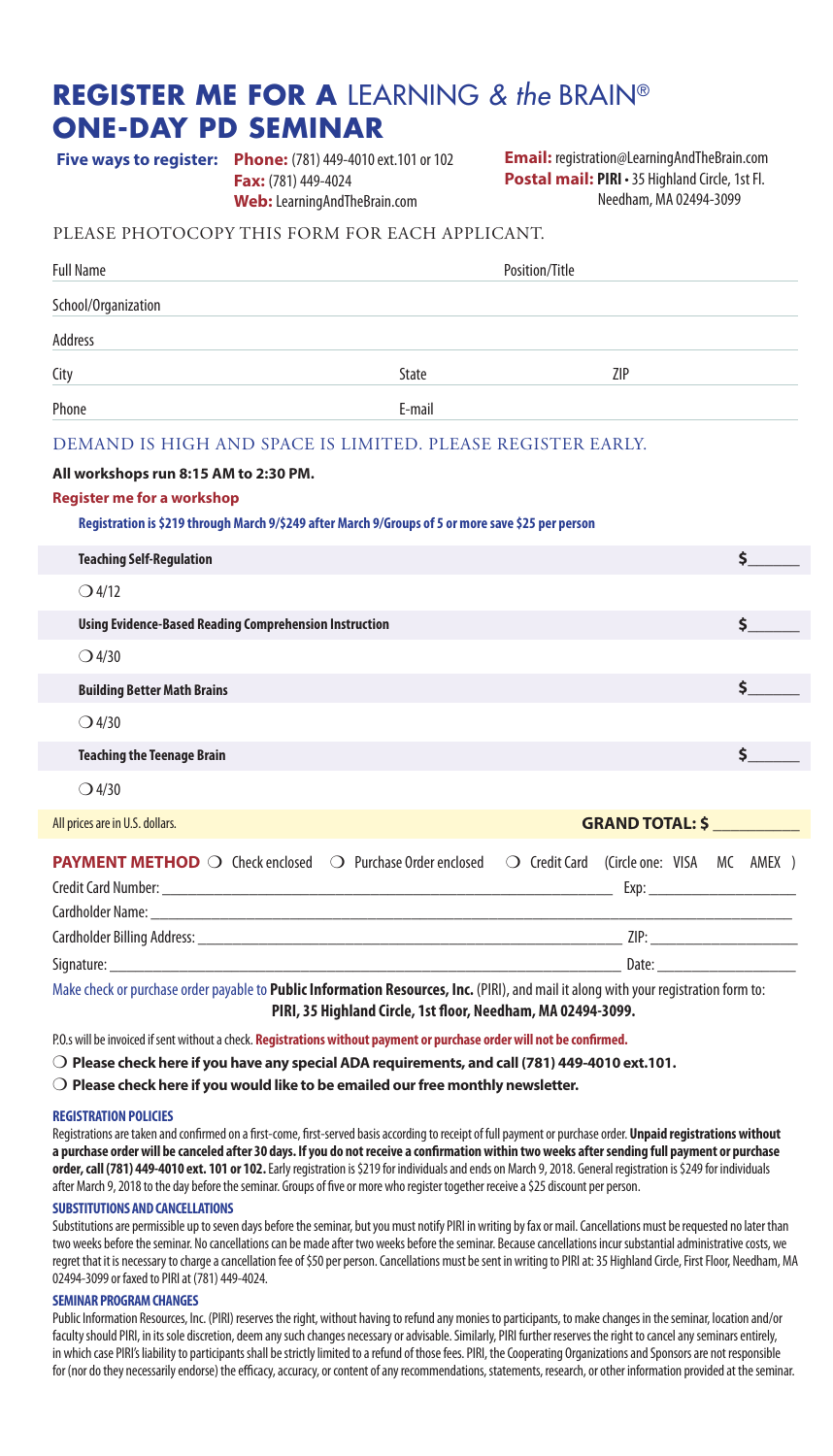## **ABOUT LEARNING** *& the* **BRAIN® ONE-DAY PD SEMINARS**

LEARNING *& the* BRAIN® has been connecting educators to the science of learning since 1999, by presenting new research on the brain and its application to education. In this one-day seminar format, participants will be able to earn 5 hours toward professional development credit focused on specific

topics, such as reading or math. These courses are designed to provide educators and clinicians with both an understanding of some of the latest research on how students learn and practical knowledge to bring back to their schools.

## **WHAT YOU WILL GAIN FROM ATTENDING**

- Knowledge about the latest research on brains and learning
- Methods to improve student self-regulation, math, reading, and teen instruction
- Insight into the ways disorders hinder the brain's ability to learn
- Ways to improve your teaching or clinical practice through the science of learning
- Understanding of the theory behind disabilities and classroom interventions
- New ideas to enhance your classroom instruction and interventions

## **EARN PROFESSIONAL DEVELOPMENT CREDIT**

Earn five hours toward professional development credit for educators, psychologists, speech-language pathologists, and social workers. In order to be eligible for credit, you must sign in and out at the seminar and complete an evaluation form. Access LearningAndTheBrain.com for more information on the availability of professional development credit, or call 781-449-4010 x104.

Visit **LearningAndTheBrain.com** for more information on course registered to offer ASHA CEUs.

## **LOCATION FOR ONE-DAY SEMINARS**

#### **Dedham, MA**

Holiday Inn Boston - Dedham Hotel & Conference Center 55 Ariadne Road, Dedham, MA 02026

All seminars run from 8:15 AM to 2:30 PM.

Please check LearningAndTheBrain.com for directions.

## **ON-SITE PD TRAINING**

Bring LEARNING *& the* BRAIN® to your school! LEARNING *& the* BRAIN® has a select group of workshop leaders who can provide on-site professional development training on topics including reading disorders, executive functions, mindsets, math disorders, and learning disabilities.

**Visit LearningAndTheBrain.com/on-site-pd for more information.**



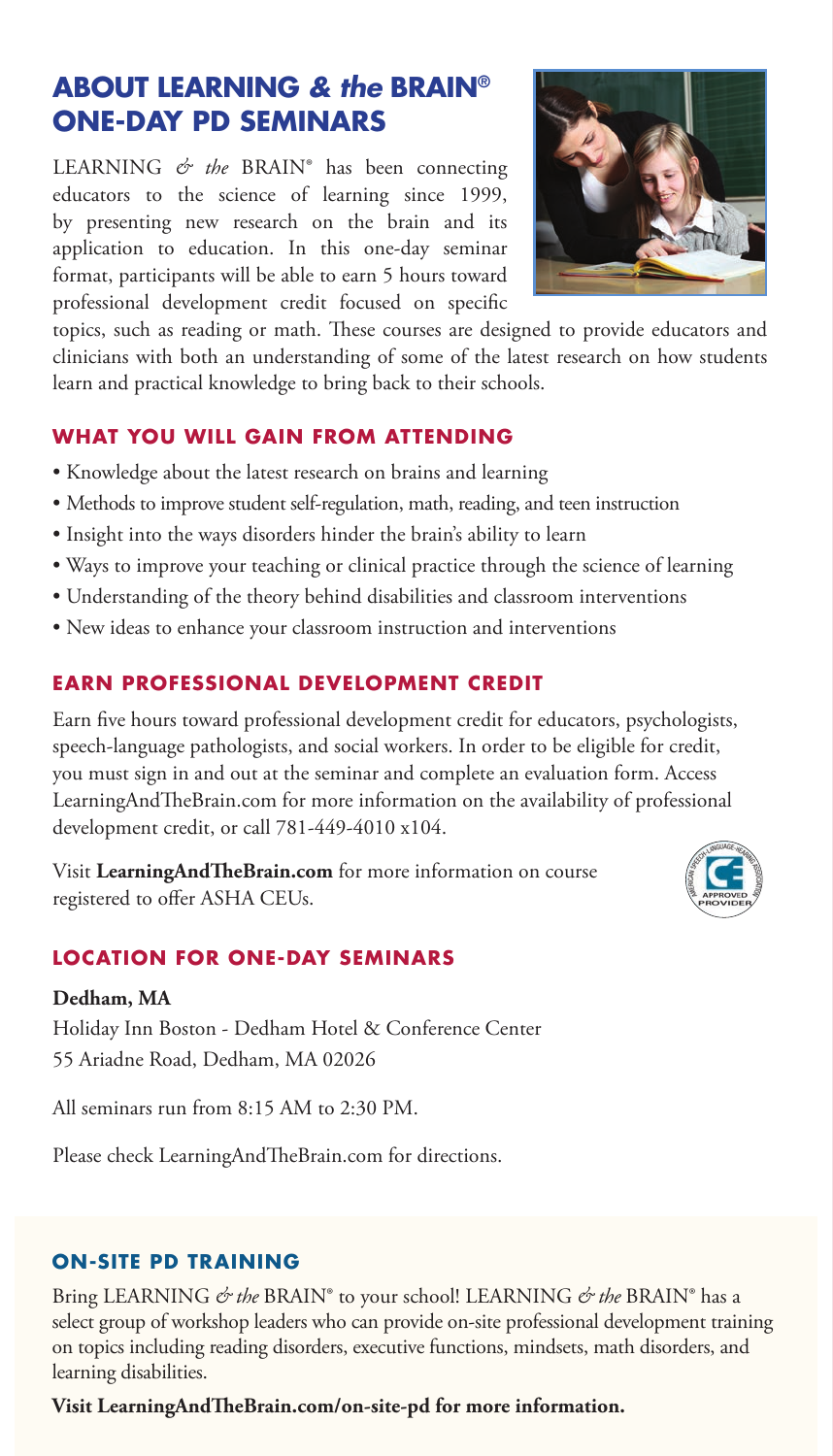

# LEARNING & the BRAIN® ONE-DAY PD SEMINARS LEARNING *& the* BRAIN® ONE-DAY PD SEMINARS LEARNING *& the* BRAIN® ONE-DAY SEMINARS Selected dates in April 2018 in Dedham, MA **Selected dates in April 2018 in Dedham, MAlected dates in April 2018 in Dedham**,



# PROFESSIONAL DEVELOPMENT WORKSHOPS PROFESSIONAL DEVELOPMENT WORKSHOPS FOR EDUCATORS AND CLINICIANS FOR EDUCATORS AND CLINICIANS

One-Day Seminars are offered on the topics of: *One-Day Seminars are offered on the topics of:*

**USING EVIDENCE-BASED READING COMPREHENSION INSTRUCTION**  USING EVIDENCE-BASED READING COMPREHENSION INSTRUCTION **BUILDING BETTER MATH BRAINS BUILDING BETTER MATH BRAINS TEACHING THE TEENAGE BRAIN TEACHING THE TEENAGE BRAIN TEACHING SELF-REGULATION TEACHING SELF-REGULATION** 

**Public Information Resources, Inc.** Public Information Resources, Inc. 35 Highland Circle, First Floor 35 Highland Circle, First Floor Needham, MA 02494-3099 Needham, MA 02494-3099 Presented by:

Presort Standard Presort Standard U.S. Postage Permit no. 6 Permit no. 6 Hudson, MA **PAID**

> Professional development credit is available for: Professional development credit is available for: **ipeech-Language Pathologists Speech-Language Pathologists School Psychologists School Psychologists** Administrators **Administrators** And more.... **And more.... Teachers**

EARLY DISCOUNT AND GROUP RATES ARE AVAILABLE. EARLY DISCOUNT AND GROUP RATES ARE AVAILABLE. Send a team from your school to meet in-service training requirements. Send a team from your school to meet in-service training requirements.

lisit LearningAndTheBrain.com or call (781) 449-4010 ext. 101 or 102 for more information. *Visit LearningAndTheBrain.com or call (781) 449-4010 ext. 101 or 102 for more information.*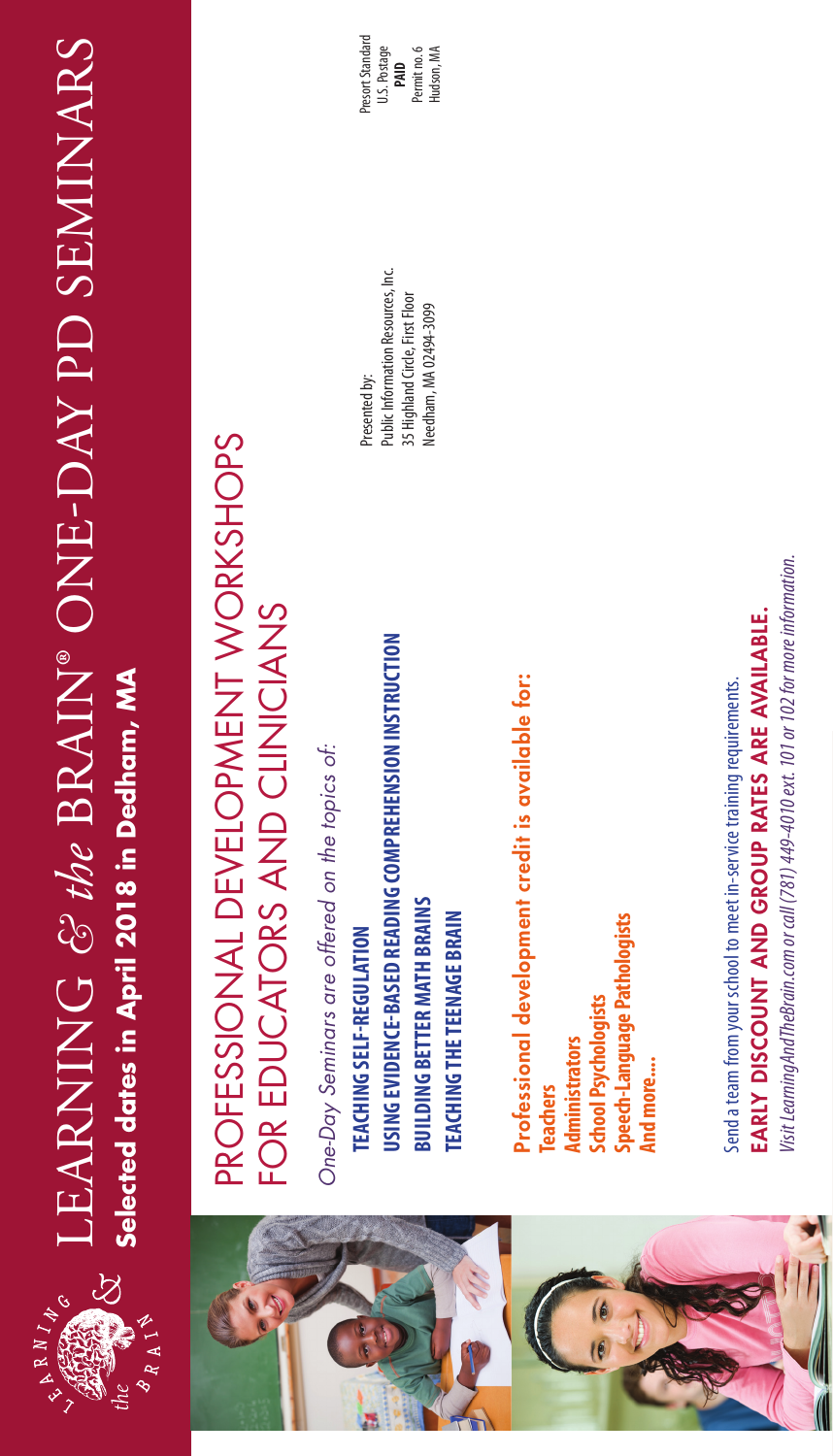# ONE-DAY PD SEMINARS PRESENTED BY LEARNING *& the* BRAIN®

IN DEDHAM, MA

**SELECTED DATES IN APRIL 2018** Register by March 9 and Save!

> **EARN PROFESSIONAL DEVELOP CREDIT**

62

G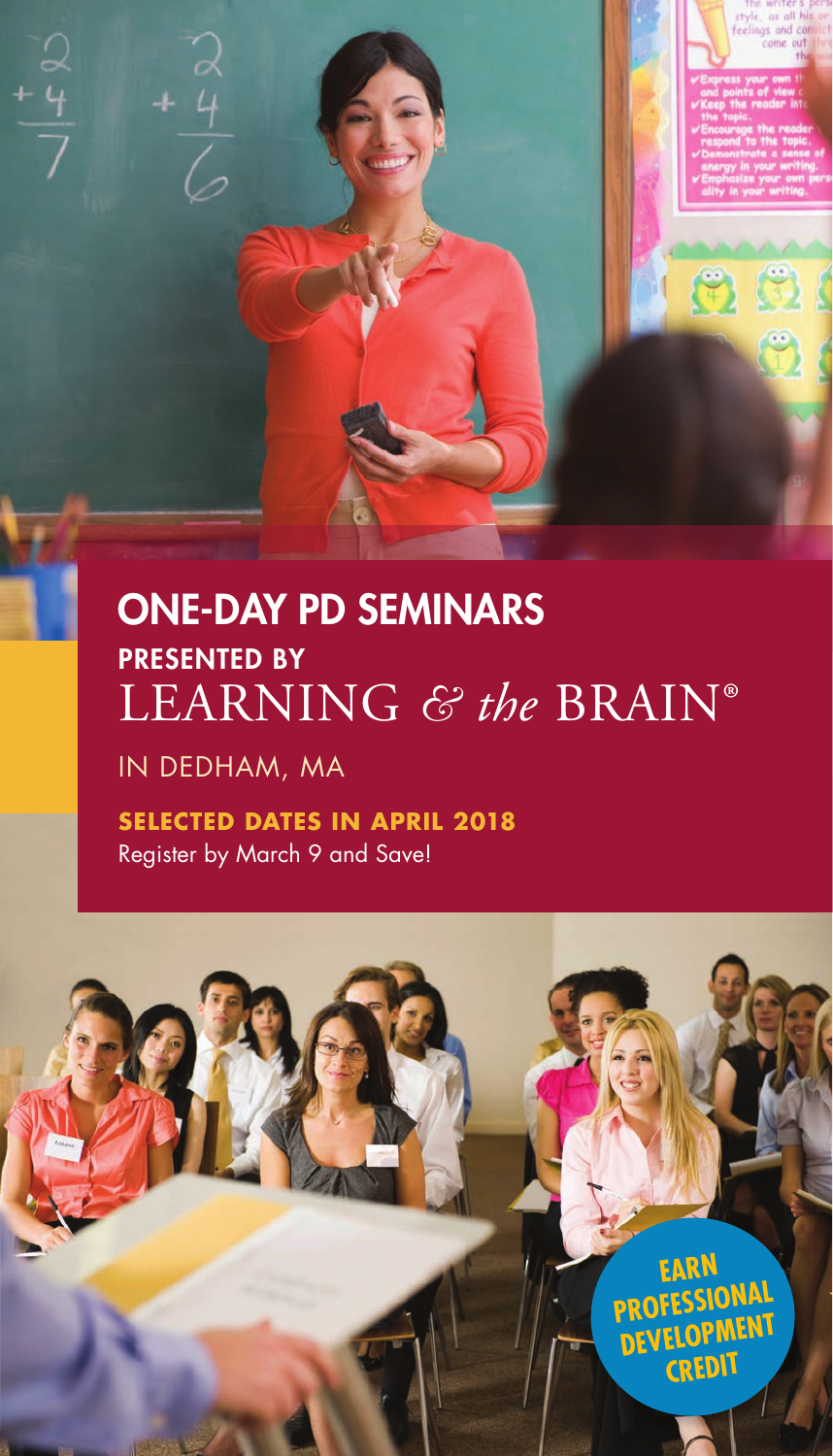# **TEACHING SELF-REGULATION:**  Balancing Affect, Behavior, and Cognition for Student Success

## April 12, 2018 • 8:15 AM - 2:30 PM • Dedham, MA

As an educator, you know what you want for your students. You want them to seek out challenges, ask for help, resist distraction, and see mistakes as chances to try again. In other words, you want kids to be self-regulated learners. Self-regulation for learning (SRL) is the ability to effectively balance the ABCs of Affect (how you feel), Behaviors (what you do), and Cognition (how to think) to pursue worthy



academic goals. Teaching students to balance these three elements builds motivation, resilience, and college and career readiness. In this interactive seminar, learn doable, evidence-based practices to help students engage in learning, build confidence, set and manage goals, develop habits of thinking, do effective home study, and reflect on their learning. Hear real stories of students who achieved success through SRL skills. You will be provided a framework for both classroom practice and schoolwide implementation. Discover how schools have used this whole child approach to assist students in gaining greater social/emotional well-being, developing scholarly behaviors, and acquiring valuable thinking tools to be successful in school and beyond.

## **LEARNING OBJECTIVES**

## Participants will be able to:

- Connect the impact of self-regulation to learning and life success
- Learn how to implement strategies to effectively assist students in becoming autonomous learners
- Discover how to build a student-centered learning environment that encourages self-regulation for learning
- Help students to effectively balance affect, behavior, and cognition to improve learning
- Provide the elements needed to build motivation, resilience, and career readiness
- Explore specific ways to manage self-regulation and executive functioning skills

## **WHO SHOULD ATTEND**

This seminar is applicable for K-12 teachers, special educators, principals, administrators, counselors, social workers, and speech-language pathologists.



## **WORKSHOP LEADER**

Richard M. Cash, EdD, is an award-winning educator, author, and consultant/ coach, who has worked with schools throughout the United States and internationally. His educational experience ranges from classroom teaching, building and program administration, curriculum, and professional development. He has authored *Advancing* 

*Differentiation: Thinking and Learning for the 21st Century* (2017)*, Self-Regulation in the Classroom: Helping Students Learn How to Learn* (2016), and co-authored *Differentiation for Gifted Learners: Going Beyond the Basics* (2014).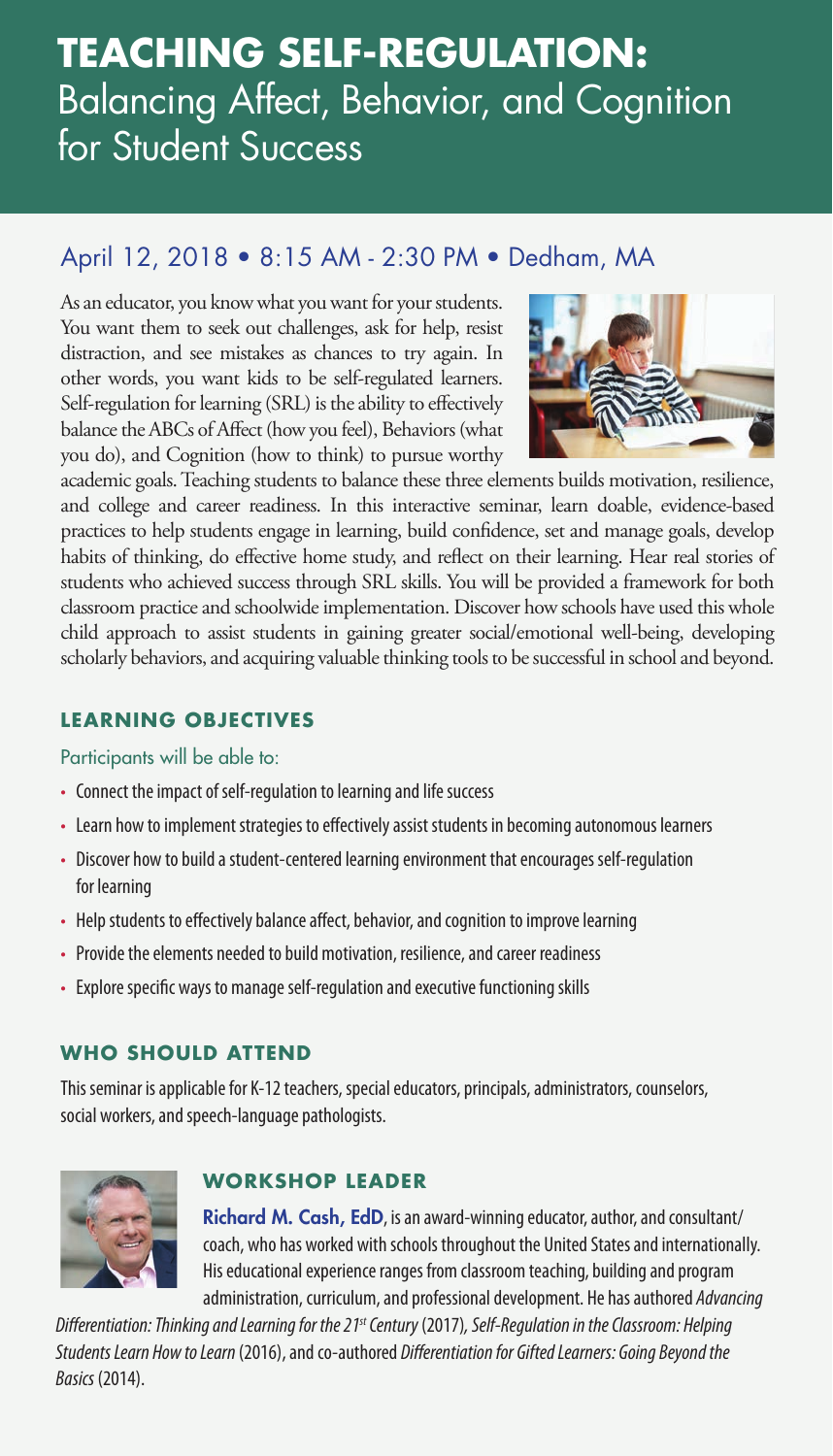# **USING EVIDENCE-BASED READING COMPREHENSION INSTRUCTION:**  Powerful Approaches for Close Reading

## April 30, 2018 • 8:15 AM - 2:30 PM • Dedham, MA

What is the latest research on reading comprehension instruction? Explore the three most powerful approaches to teaching close reading in ways that develop deep comprehension. These approaches include the coordinated use of multiple strategies at once, text structure analysis, and meta-cognitive 'fix-ups'. Learn how to support students' executive functioning and



enable them to self-regulate (with self-statements, self-monitoring, and goal setting) so they can effectively guide and motivate themselves through the process of close reading. Equally important, explore realistic, time-efficient, and manageable ways that we (and students) can regularly monitor the impact and clearly see growth in comprehension. Doing so allows us to continuously personalize instruction, based on each student's rate of growth as well as their unique strengths and struggles. Discover new promising research on how writing to learn (short writes in response to texts) can also build the kinds of critical thinking skills that are essential to deep reading comprehension.

## **LEARNING OBJECTIVES**

## Participants will be able to:

- Describe the three most research-validated reading comprehension approaches
- Explain how students can self-regulate as they read closely
- Incorporate (then remove) scaffolds that support executive functioning
- Explore ways to monitor the impact of instruction, set goals, and personalize instruction
- Discover how to leverage 'short writes' in response to texts to strengthen reading comprehension
- Establish realistic, time efficient, and manageable ways to monitor student growth
- Adapt these approaches to your unique teaching situations

## **WHO SHOULD ATTEND**

This seminar is applicable for for K-8 teachers, reading and writing teachers, instructional coaches, special educators, psychologists, social workers, speech-language pathologists, and leaders at the school or district level.



## **WORKSHOP LEADER**

Leslie E. Laud, EdD, is the Director of thinkSRSD, and has taught courses at Bank Street College, Columbia University, and Massachusetts General Hospital's Speech, Language, and Literacy Center. She has also taught both special and general education, served as a principal, published in peer-reviewed journals, and consulted nationally on

literacy and school change. Dr. Laud has authored several books for educators, including *Releasing Writers: Evidence-Based Strategies for Developing Self-Regulated Writers* (Forthcoming) and *Using Formative Assessment to Differentiate Middle School Literacy Instruction* (2012).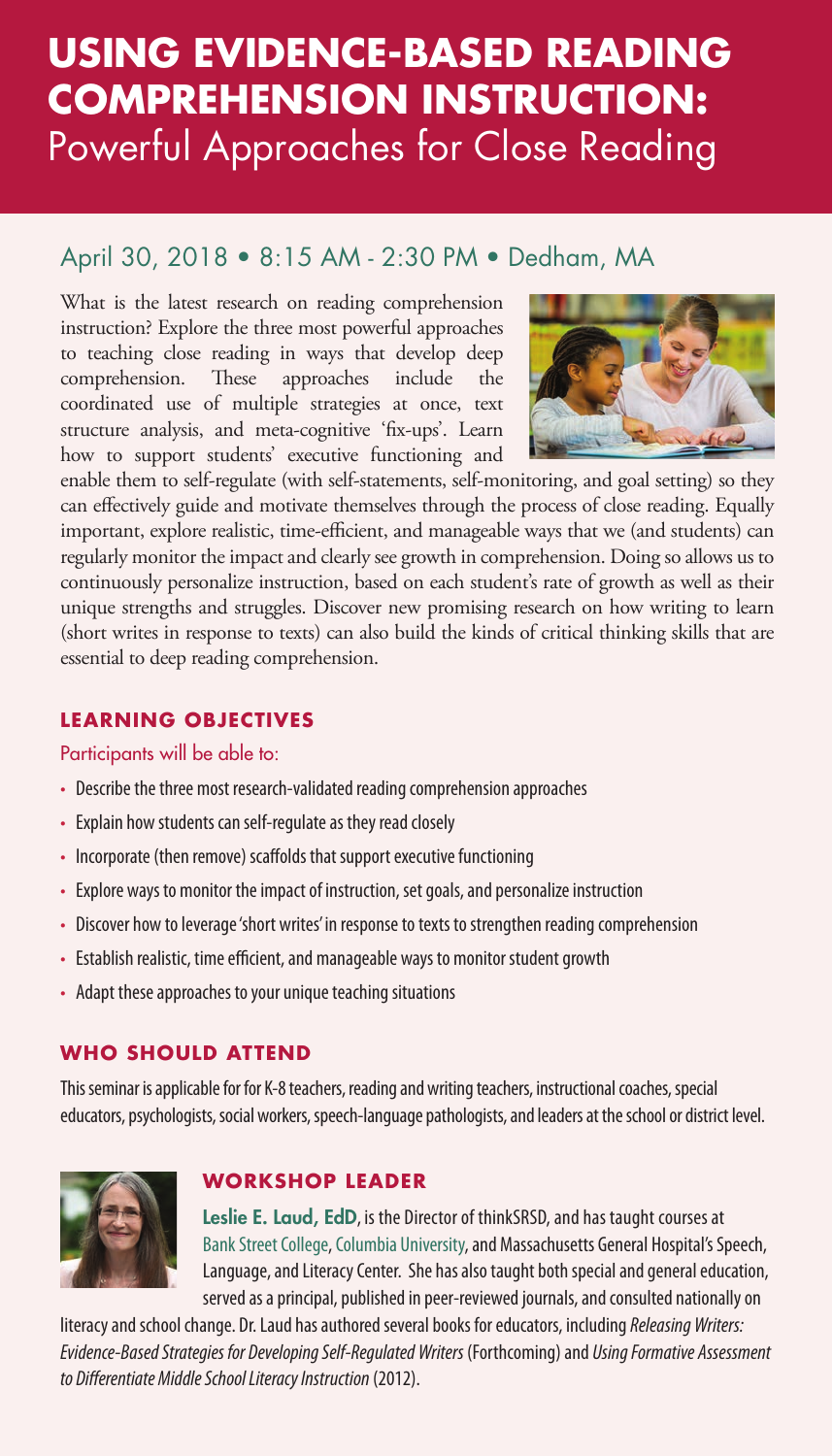# ✓ **,** and Learning of Mathematics **BUILDING BETTER MATH BRAINS:**  What Counts Most in the Teaching

## April 30, 2018 • 8:15 AM - 2:30 PM • Dedham, MA

From mathematics phobias and anxieties to mathematics mastery, a growing body of research has provided incredible insight into how our students develop skills and acquire deep conceptual understanding in mathematics. Furthermore, this body of research sheds light on what you can do to foster and nurture the necessary level of engagement for this skill-based and



conceptual understanding in mathematics. Dr. Almarode will explore the latest research on how the brain learns mathematics and how to design classrooms that unlock young minds and promote deeper, long-lasting learning in mathematics. Take part in an "out of your seat and on your feet" experience that models the brain rules for engagement, skill-mastery, and conceptual understanding in mathematics. The seminar will cover challenges to mathematics learning such as phobias, anxieties, and/or learning disabilities. You will leave with ideas, strategies, and a new perspective on how to unlock young minds in mathematics by creating an inclusive and engaging classroom environment.

## **LEARNING OBJECTIVES**

## Participants will be able to:

- Explain the research on how the student brain learns mathematics
- Connect the brain science of learning mathematics to instructional practices in schools and classrooms
- Summarize the role of formative assessment and feedback in the teaching and learning of mathematics
- Identify the essential components of an effective and engaging mathematics learning experience
- Apply these components to specific teaching and learning strategies in mathematics
- Differentiate mathematics instruction to be inclusive of students with challenges to learning mathematics
- Develop an action plan for implementing these specific teaching and learning strategies

## **WHO SHOULD ATTEND**

This seminar will be applicable for special education teachers, K-12 mathematics teachers, and instructional leaders at the school and district-level.



## **WORKSHOP LEADER**

John T. Almarode, PhD, is an Associate Professor in the Department of Early, Elementary, and Reading Education in the College of Education and Co-Director of the Center for STEM Education and Outreach at James Madison University. He began his career teaching mathematics and science to a wide range of students and now works

with pre-service teachers while pursuing research in educational neuroscience and student engagement in STEM disciplines. He is co-editor of the *Teacher Educator's Journal* and author of *Captivate, Activate, and Invigorate the Student Brain in Science and Math, Grades 6-12* (2013).